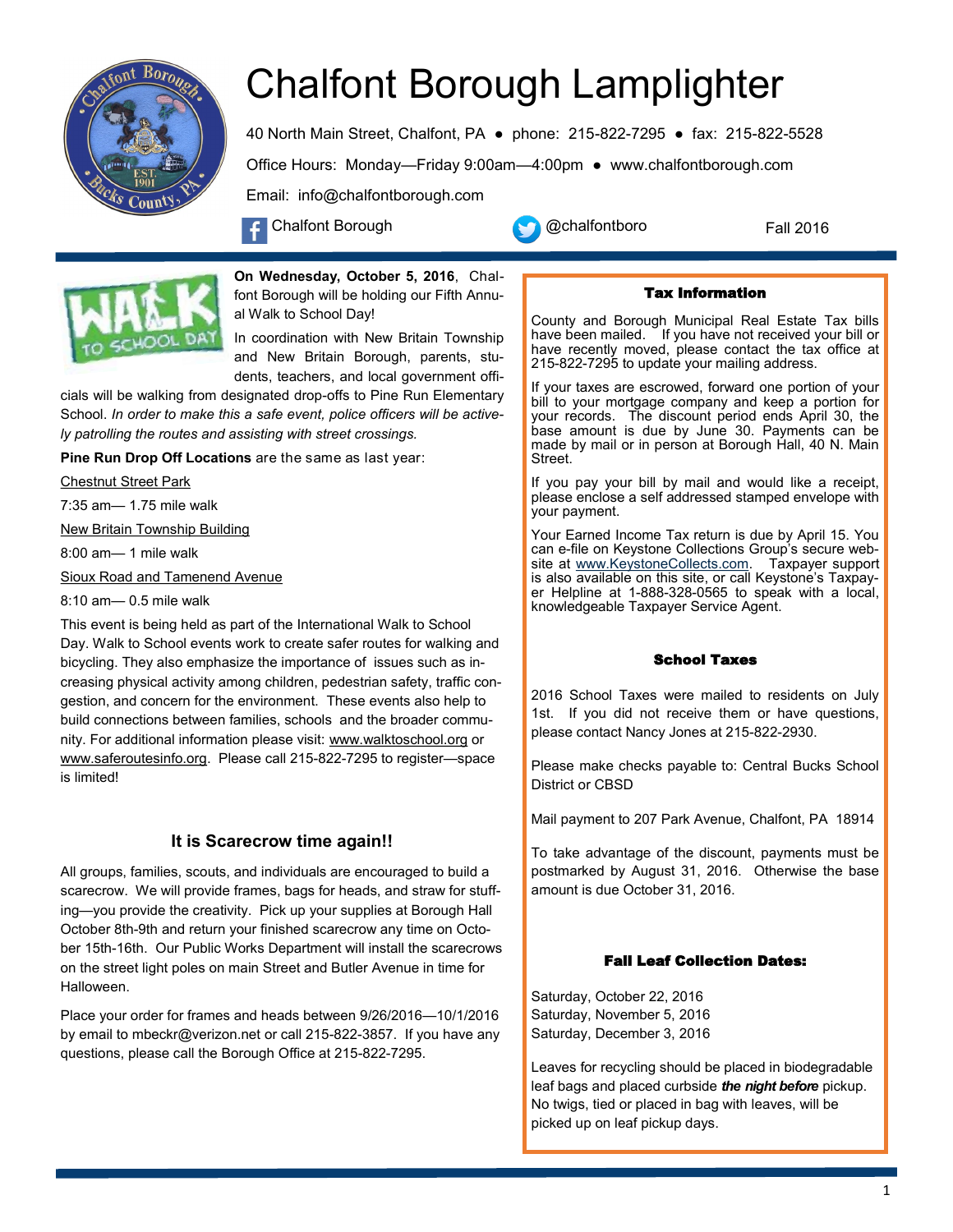#### *From the Borough Office …*

## Ordinance 423—Solicitation

- Trash and recyclables should be placed curbside on Thursday evening for pickup on Friday morning. Trucks may come as early as 6:00am. If you have a bulk item to dispose of, call Advanced Disposal for pick up at 866-342-5497.
- Get the latest new by subscribing to news on the Borough website: www.chalfontborough.com or like us on: facebook.com/Chalfont Borough, or follow us on Twitter @chalfontboro.
- Have you ever wondered what types of woody plants grow on your property? How to choose the right plants for your property? How best to help them thrive? Please join us for a seminar on woody plants and their care by Associate professor Dr. Mingwang Liu from Delaware Valley University on Oct. 5, 2016 from 7:00pm-8:30pm at Borough Hall, located at 40 North Main Street.
- Daylight Savings Time ends on November 6, 2016—do not forget to turn your clocks back an hour.

#### *Public Works …*

- Street sweeping will begin in the Borough. Please make sure your mailbox is back beyond the curb line. Trim trees & shrubs back too.
- When mowing, please do not throw or sweep grass clippings into the street.
- New Gazebo at Krupp Park—Thank you to the Cordell Family for their generous donation of a lovely new gazebo at Krupp Park in honor of David Cordell. The gazebo is an important ceremonial location in town.

Chalfont Borough Council recently passed Ordinance 423 which updated Ordinance 36-A, the borough's existing solicitation ordinance from 1957.

- Residents may now sign up to be on a Do-Not-Knock List to prevent permitted solicitors from knocking on their door. Go to: www.chalfontborough.com/register/ and add your information to the Solicitation Do-Not-Knock List. Only your street address will be provided to permitted solicitors.
- Residents may also post a "No Solicitation" sign in their window to prevent permitted solicitors from calling. Make your own, or download at: www.chalfontborough.com/ forms/ and look for the No Solicitation Sign.
- Permitted solicitors must carry the Borough issued Solicitation Permit Card with them at all times. Approval information will be on the front and their photo will be on the back.

All Borough ordinances are online at http://www.ecode360.com/CH0570

#### Bus Service

Chalfont Borough is researching the viability of a local bus service.

Please complete the short survey online [\[https://](https://www.surveymonkey.com/r/dartroute) [www.surveymonkey.com/r/dartroute\]](https://www.surveymonkey.com/r/dartroute) . You can also call us at 215-822-7295 or stop in and we can record your responses for you. Participation is key! We want to know what residents would like to see as far as service stops, locations, timing, etc.

|                    | <b>Chalfont Fire Company Events</b>                                                          |                    |  |
|--------------------|----------------------------------------------------------------------------------------------|--------------------|--|
|                    | <b>301 North Main Street</b>                                                                 |                    |  |
|                    | www.ChalfontFireCompany.com                                                                  |                    |  |
| September 25, 2016 | <b>Buffet Breakfast</b>                                                                      | 8:00am-12:00pm     |  |
| October 13, 2016   | Fire Prevention Open House                                                                   | 7:00pm-9:00pm      |  |
| October 29, 2016   | <b>Craft Show</b>                                                                            | 9:30am-3:00pm      |  |
| November 18, 2016  | Last Day to order Holiday Cookies 215-822-7847                                               |                    |  |
| November 27, 2016  | <b>Community Christmas Sing</b><br>Santa and Mrs. Claus will be arriving by Fire Truck       | 4:00 <sub>pm</sub> |  |
| December 11, 2016  | Holiday Cookie Sale Pick-Up                                                                  | $noon - 2:00pm$    |  |
|                    | Receive notifications electronically by sending your email address to cfcauxiliary@gmail.com |                    |  |

## **\*\*Yard Waste Dumpster\*\***

There will be a dumpster behind Borough Hall, 40 North Main Street from November 11th—19th or until full. This 30 yard dumpster is for residents to use for yard waste disposal and will be available until filled. Examples of yard waste are: grass clippings, brush or branches not to exceed 4 feet in length.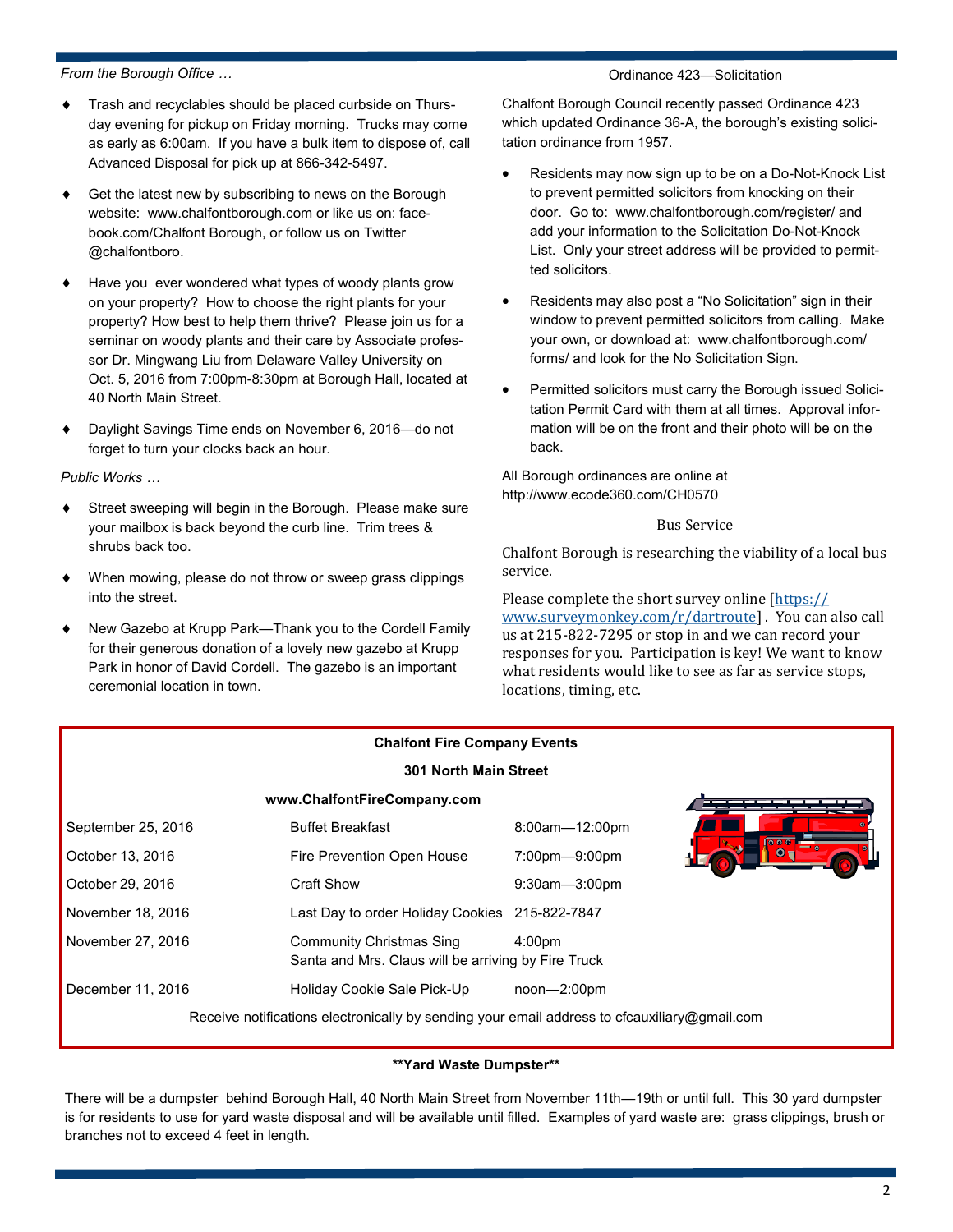Another successful **Chalfont Challenge 5K Race** was held on Saturday, June 4. Special thanks to the Cordell Family for being our honorary race starters. Thank you for your service to the community and generous gift of a new Gazebo for Krupp Park! And special thanks go out to the JERC Partners XXV, LP for sponsoring the Mango Men, & North Wales Water Authority for sponsoring the fireworks for Chalfont Evening.



**GOLD**  Advanced Disposal Begley, Carlin, & Mandio LLP Brian Wallace-Keller Williams RE Bi-County Fuels Chalfont Hardware CKS Engineers, Inc. E. Kahn Development Forest Park Water Keystone Municipal Services Los Sarapes McNamara Financial Group Sam Kadam DMD Orthodontist Stifel Financial Tommy Carr Tire & Auto Center Vandurafit

**SILVER**  CNBBA Chalfont Collision Center Dunlap & Associates Garber Law LLC, Cheryl Garber, Esq. Hilltop Family Tire & Auto Brody, Reese & Ronnie Horvat KCBA Architects Penn Community Bank The Goddard School Tony D's Hairstyling Universal Electric

## **BOOSTERS**

Action Karate Anytime Fitness Armour & Sons Electric Chalfont VFW Post 3258 Express Cleaners Merck, Sharpe & Dohme Montgomeryville Maaco Steven Goldblum, Attorney at Law Travelers Limo LLC Wehrung's Lumber & Home Center



# . **Things You Can Do To Reduce Stormwater Runoff Pollution**

- Keep all litter off the street and place it in receptacles so that it does not get washed down the storm drains.
- Service your car regularly to prevent gasoline, oil, anti-freeze and brake and transmission fluids from leaking onto the pavement and washing into our streams.
- Place dog waste in a trash can. Do no leave it on your yard, in the street or place it in a storm drain. Pet waste can introduce disease-causing bacteria into our water supply.
- Use fertilizers and herbicides sparingly and only when necessary. Follow the directions on the package. Use organic fertilizer and do not use before heavy rain events.
- Set your mower's height at 3 inches. Taller grass absorbs more stormwater.
- Use absorbent materials such as cat litter or rags to soak up any spills, then sweep up and dispose of the items properly. Do not use water from a hose to "water down" the spill.
- Choose water based paints and wash brushes in the sink with water.
- Reuse and recycle paint thinner. Do not pour it down the sink or drain. Take it to a local household hazardous waste disposal center.



For more stormwater information, please visit the Borough website at [http://](http://www.chalfontborough.com/stormwater/) [www.chalfontborough.com/stormwater/](http://www.chalfontborough.com/stormwater/)

For any questions or concerns regarding stormwater or to report an illicit discharge to the storm sewer system, please call the Borough at 215-822-7295.